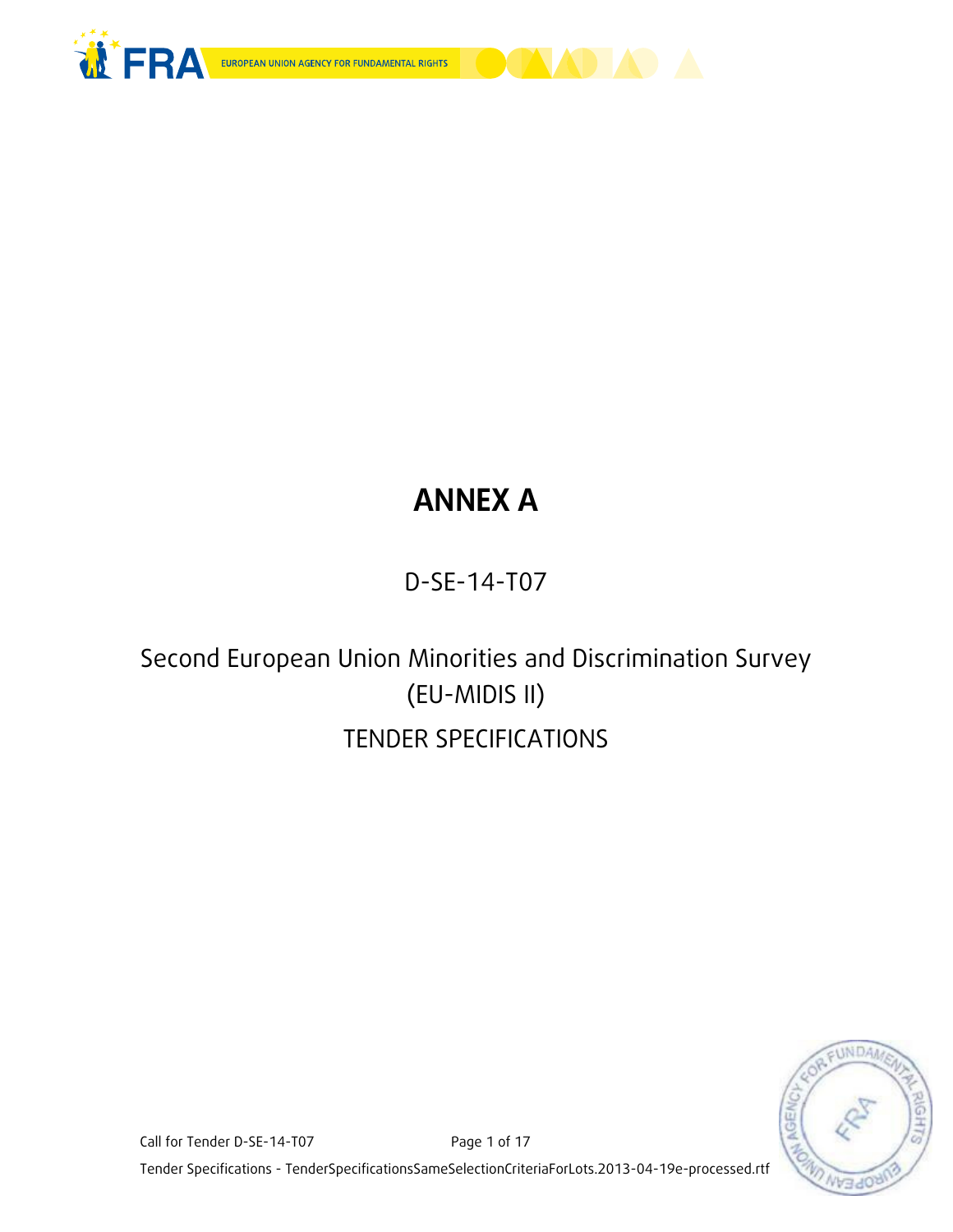

## 1. Description of the tender

The subject of the present call for tender is the provision of services for the implementation of the Second European Union Minorities and Discrimination Survey (EU-MIDIS II) in all 28 EU Member States as specified in Annex A.1 – Technical Specifications.

The contract notice for the present call for tenders was published on 11/06/2014 with reference number 2014/S 110-193374.

## 2. Division into lots

This tender is not divided into lots. Submission of a tender for only some of the tasks to be performed under the contract will lead to the rejection of the tender.

## 3. Purpose of the tender

The purpose of this invitation to tender is to award a Direct Services contract for the provision of the Second European Union Minorities and Discrimination Survey (EU MIDIS II).

## 4. Place of delivery or performance

The place of performance of the tasks shall be the contractor's premises or any other place indicated in Annex A.1 Technical Specifications.

#### 5. Duration

The contract resulting from the present call for tenders shall enter into force the date on which it is signed by the last contracting party.

The duration of the tasks shall not exceed thirteen (13) months from the date of signature. The period of execution of the tasks may be extended only with the express written agreement of the parties before such period elapses.

The execution of the tasks is divided in two (2) phases as described in detail in Annex A.1 - Technical Specifications. Phase 1 of the contract shall enter into force on the date it is signed by the last contracting party. Initiation of Phase 2 lies with the contracting authority's decision and cannot be guaranteed at the time of contract signature. The contractor will be authorised to start implementation of Phase 2 provided that the funding necessary is available in the budget of the contracting authority and upon finalisation by the contractor of the data collection and fieldwork from Phase 1. The contracting authority shall inform the contractor about its consent to initiate Phase 2 by a written notice in advance.

Implementation of the contract(s) may not start before the date on which the contract enters into force.

## 6. Volume

The maximum contract amount has been estimated at  $\epsilon$  3.610.000,00 excluding VAT. The volume is divided in phases as follows: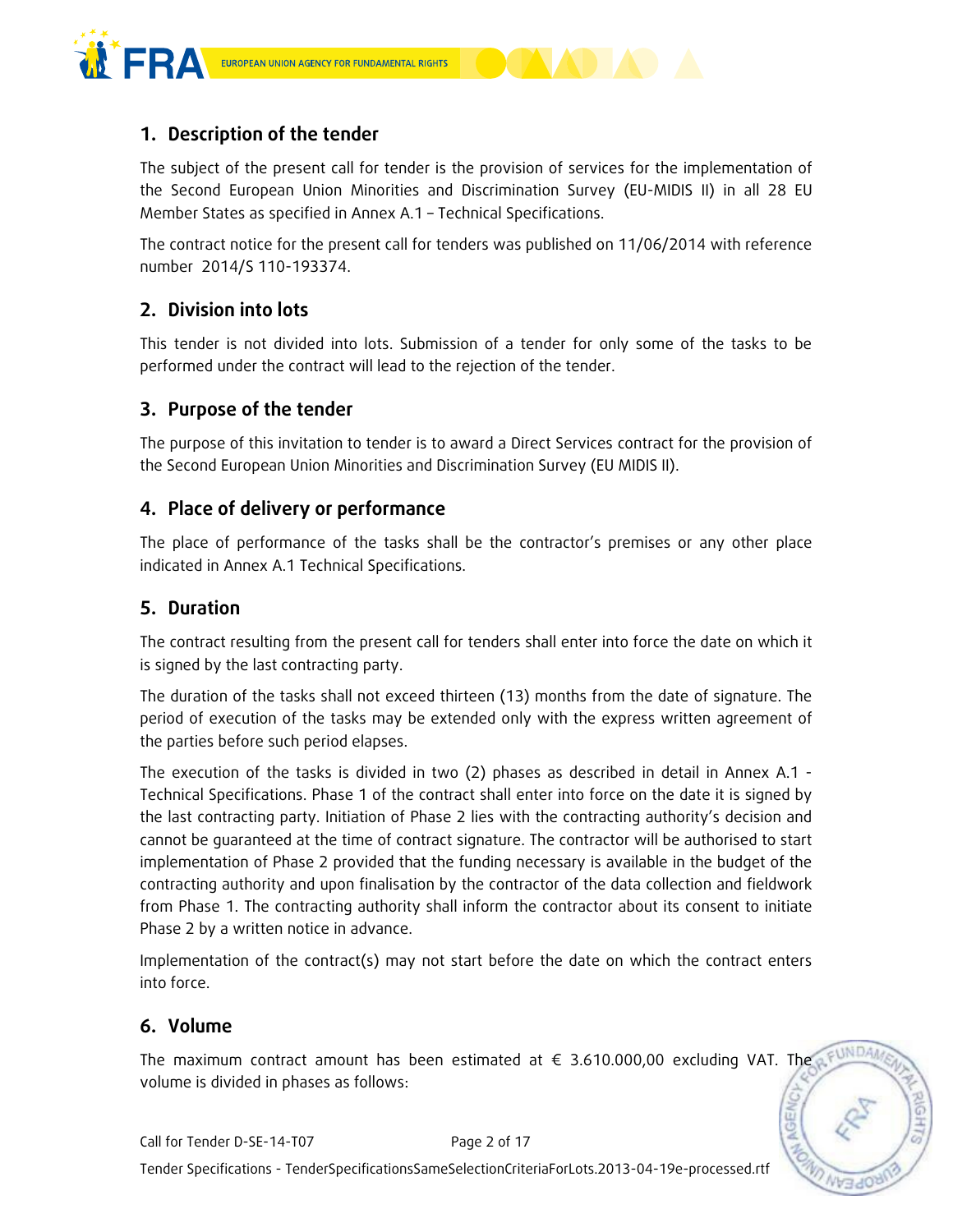



Phase 2: € 1.075.000,00

The contracting authority may exercise the option to increase the estimated contract amount at a later stage via negotiated procedure with the successful tenderer(s) in accordance with Article 134 (1) (e) and (f) of the Rules of Application of the Financial Regulation.

## 7. Terms of payment

The payment arrangements governing the contracts resulting from the present call for tenders are detailed in the relevant articles of Annex B – Draft Contract. Tenderers are strongly advised to carefully read those articles before submitting their tenders.

## 8. Financial guarantees

No tender guarantee is required.

Based on a risk assessment, the contracting authority will request a pre-financing guarantee in the amount of the pre-financing as stated in Annex B and in the form set out in Annex C.

No performance guarantee will be required.

## 9. Participation in the tendering procedure

Participation in tendering procedures is open on equal terms to all natural and legal persons coming within the scope of the Treaties and to all natural and legal persons in a third country which has a special agreement with the Communities in the field of public procurement on the conditions laid down in that agreement<sup>1</sup>.

## 10. Consortia or group of service providers

Joint tenders submitted by several economic operators (a consortium or a group of companies) are allowed. In such cases, one of the members must be designated as the group leader or group manager. All members of a consortium or a group of companies (i.e. the leader and all other members) are jointly and severally liable towards the contracting authority. Changes in the composition of the consortium or group of companies must be expressly authorised by the contracting authority.

Tenderers submitting joint bids shall describe how their cooperation will be organised in order to perform the tasks specified in Annex A.1 Technical Specifications.

Joint tenders will be assessed as follows:

• The exclusion criteria will be assessed in relation to each economic operator individually. The Declaration of Honour with respect to the Exclusion Criteria and Absence of Conflict of

EUNDA <sup>1</sup> Please note that the European Union Agency for Fundamental Rights is not part of the Agreement on Government Procurement (GPA) concluded within the World Trade Organisation. Therefore, the Agency's procurement procedures are not open to tenderers from GPA countries.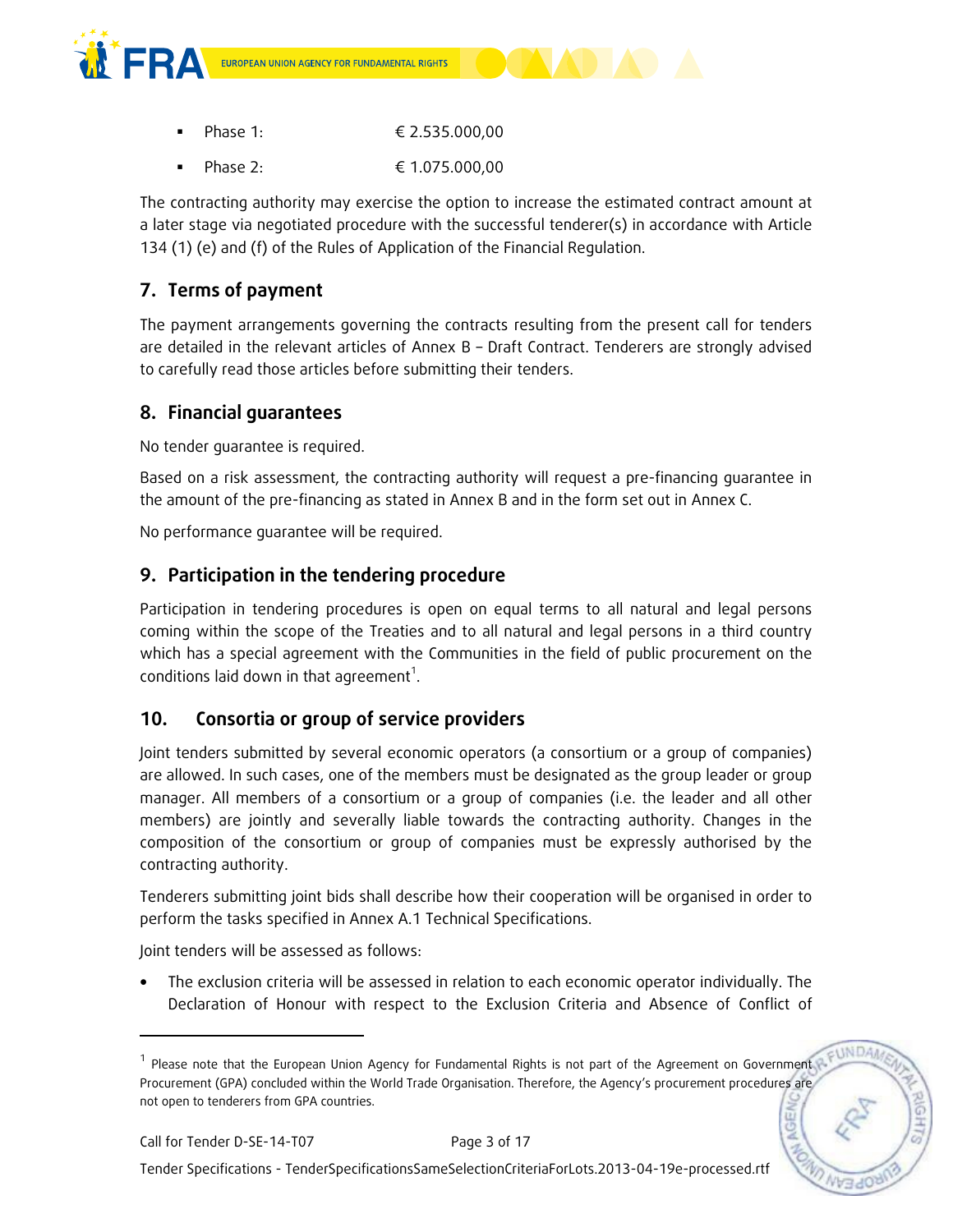

Interest included in Annex C, duly signed and dated, stating that the tenderer is not in one of the exclusion situations, must be provided by each member of the consortium or the group.

- The selection criteria for economic and financial capacity will be assessed in relation to each economic operator individually. However, economic and financial criteria that shall be achieved above a certain minimum threshold (as specified in the selection criteria mentioned below) will be assessed in relation to the consortium or group of companies as a whole.
- The selection criteria for technical and professional capacity will be assessed in relation to the consortium or group of companies as a whole.

## 11. Subcontracting

Any intention to subcontract part of the contract must be clearly stated by the tenderer in Annex C. Tenderers must indicate the maximum percentage of the contract they intend to subcontract and the identity of those subcontractors they intend to work with whose intended share of the contract is above 10% of the total contract amount, and clearly state the nature of their links to those subcontractors.

For each subcontractor identified in the tender, tenderers must provide a Letter of Intent signed by the subcontractor stating their unambiguous undertaking to collaborate with the tenderer.

Offers involving subcontracting will be assessed as follows:

- The exclusion criteria of all identified subcontractors whose intended share of the contract is above 10% will be assessed. The Declaration of Honour with respect to the Exclusion Criteria and Absence of Conflict of Interest included in Annex C, duly signed and dated, stating that the subcontractor is not in one of the exclusion situations, must be provided by each identified subcontractor.
- Where the tenderer relies on the economic, financial, technical and professional capacity of the identified subcontractor(s) to meet the selection criteria, subcontractors shall be treated as if they were partners in a consortium or a group of companies for the purposes of the evaluation of the selection criteria, and therefore, they shall provide proof of economic, financial, technical and professional capacity as well.

Tenderers must inform the subcontractor(s) and include in their Letter of Intent that the provisions referring to checks and audits included in the Draft Contract (Annex B) may be applied to them.

Once the contract has been signed, the provisions regarding subcontracting included in the Draft Contract will apply. The contracting authority retains the right to approve or reject the proposed subcontractors.

If the tender includes subcontracting, it is recommended that contractual arrangements with subcontractors include mediation as a method of dispute resolution.

## 12. Visits to premises

A visit to the premises is not foreseen.

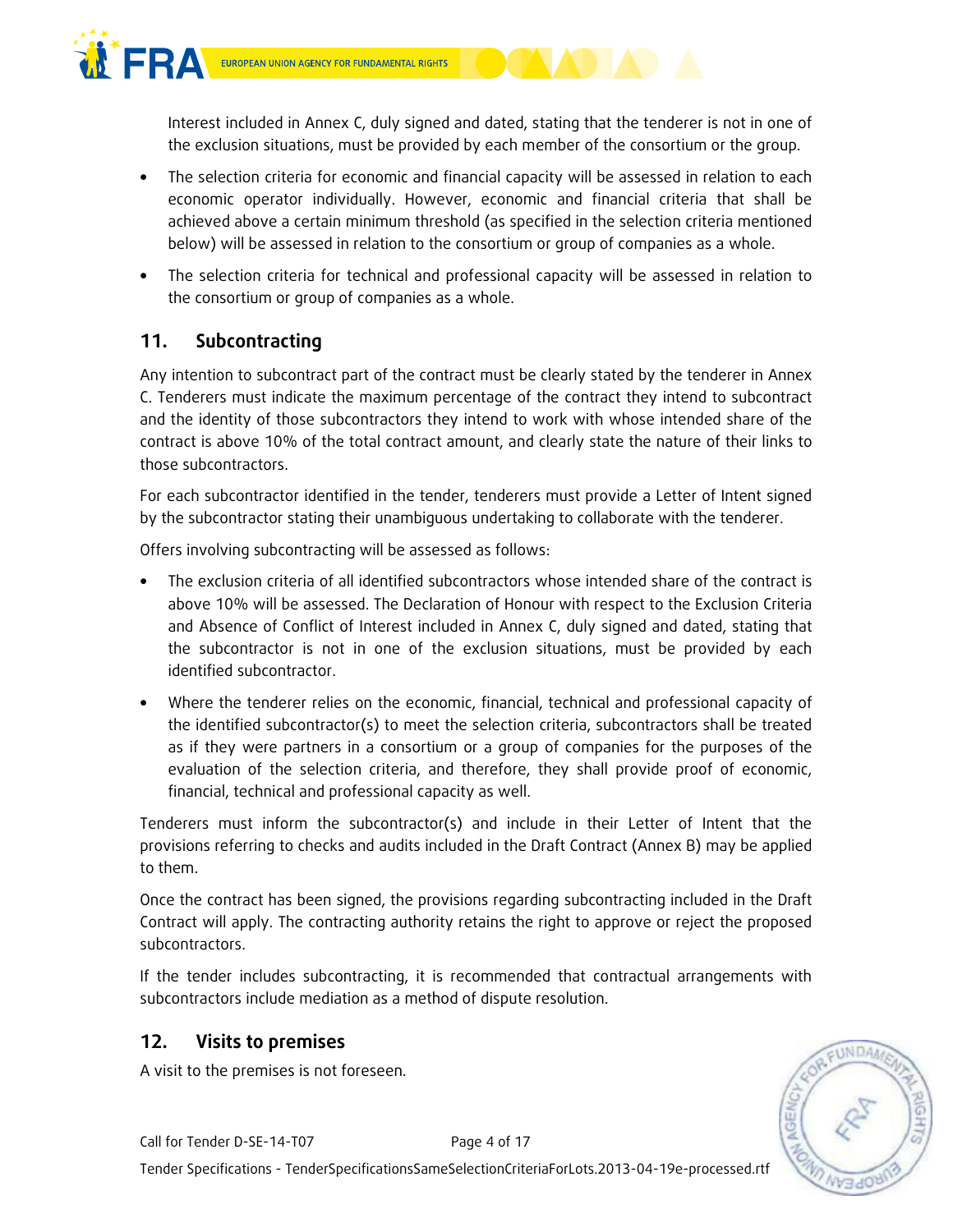

## 13. Date and place of opening of the tenders

Tenders will be opened at 10:30 hrs on 23/07/2014 at the contracting authority's address. An authorised representative of each tenderer may attend the opening of the bids. Companies wishing to attend are requested to notify their intention by sending a fax or e-mail at least 72 hours in advance to the fax or e-mail. This notification must be signed by an authorised officer of the tenderer and specify the name of the person who will attend the opening of the bids on the tenderers behalf.

## 14. Contacts between the tenderer and the contracting authority

In principle, no contact is permitted between the contracting authority and the tenderers during the tendering procedure.

However, in exceptional circumstances contact may be made on the tenderers initiative before the final date for the submission of bids, in order (and only for this reason) to clarify the nature of the contract.

Such requests for further information may be made by fax, e-mail or to the address below:

| European Union Agency for Fundamental Rights                 |
|--------------------------------------------------------------|
| Invitation to tender No: D-SE-14-T07                         |
| Administration                                               |
| Schwarzenbergplatz 11                                        |
| Vienna 1040 - Austria                                        |
| Fax: +43 (0)1 580 30 691 ; e-mail: procurement@fra.europa.eu |

Insofar as it has been requested in good time, the additional information will be sent simultaneously to all economic operators who requested the tender documents or who have expressed interest in submitting a tender, as soon as possible and no later than six calendar days before the deadline for the submission of tenders or, in the case of requests for information received less than eight calendar days before the deadline for the submission of bids, as soon as possible after the request for information has been received. The contracting authority will not process any request for additional information made less than five working days before the deadline for submission of tenders.

The answers to the requests for additional information will also be posted on http://fra.europa.eu/en/about-fra/procurement. The website will be updated regularly and it is the tenderers' responsibility to check for updates and modifications during the tendering period.

Similarly, contact may in exceptional circumstances be made on the contracting authority's initiative:

- a. before the final date for the submission of bids, in order to inform interested parties of an error, a lack of precision, an omission or any other material shortcoming in the drawing up of the documents of the invitation to tender; or
- EUNDA b. after the opening of bids, where a bid requires clarification or in order to correct material errors made in drawing up a bid.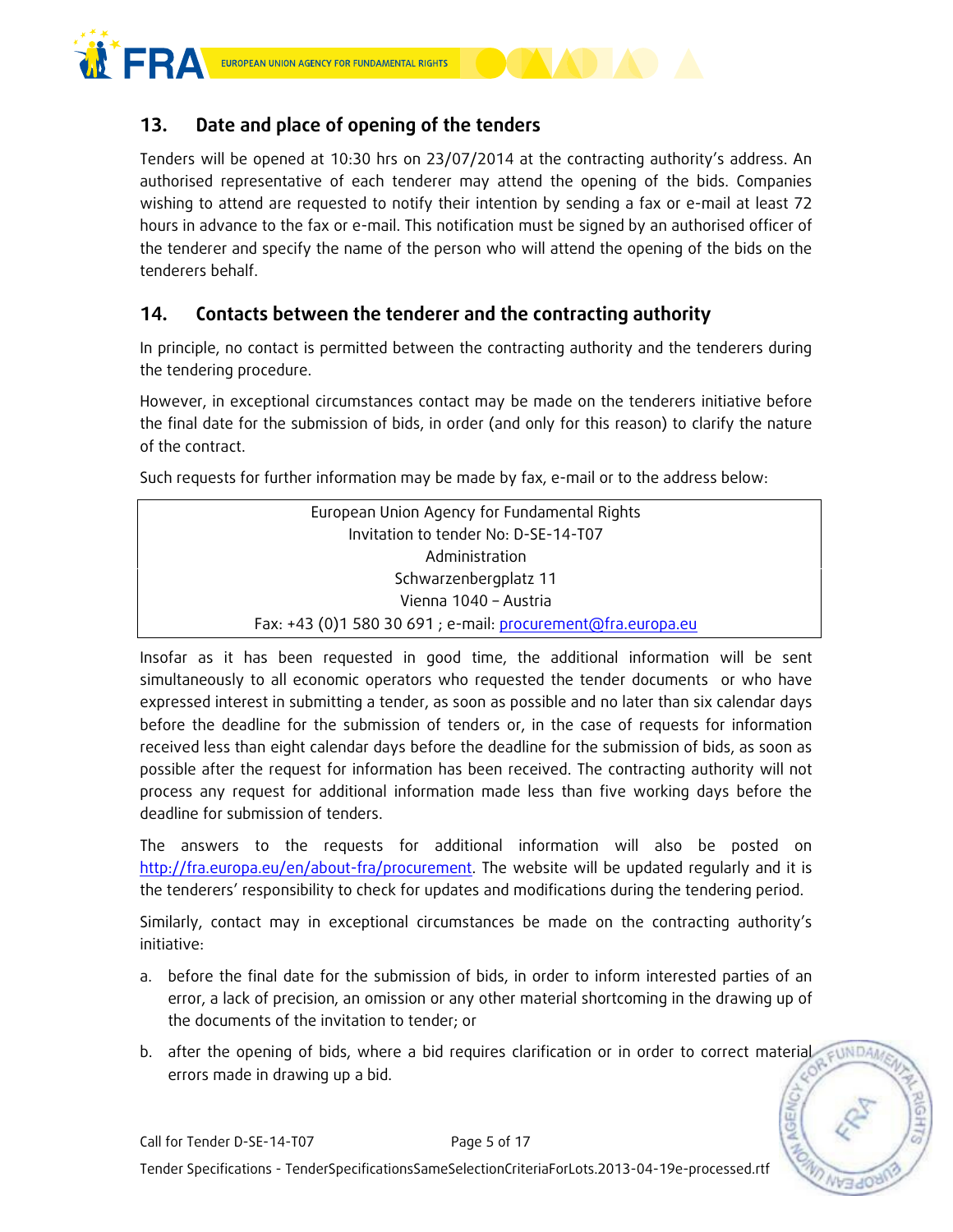

Please note that in any event such contact may not result in a modification of the terms of the bid.

## 15. Alteration or withdrawal of tenders

Tenderers may alter or withdraw their tenders by written notification prior to the deadline for submission of tenders. No tender may be altered after the deadline for submission. Withdrawals must be unconditional and will end all participation in the tender procedure.

Any such notification of alteration or withdrawal must be prepared and submitted in accordance with the instructions on how to submit tenders included in the Invitation to tender, and the envelope must also be marked with "alteration" or "withdrawal" as appropriate.

## 16. Variants

Variant solutions are not allowed and will not be taken into consideration.

## 17. Assessment of the tenderers

Tenderers will be assessed on the basis of the exclusion (Phase I) and selection (Phase II) criteria described below.

#### 17.1 Exclusion criteria (Phase I)

The aim of this phase is to assess if tenderers fall in any of the exclusion situations listed below and therefore, cannot take part in the tender procedure.

#### 17.1.1 Exclusion situations

Tenderers shall be excluded from participation in the present procurement procedure if:

- a. they are bankrupt or being wound up, are having their affairs administered by the courts, have entered into an arrangement with creditors, have suspended business activities, are the subject of proceedings concerning those matters, or are in any analogous situation arising from a similar procedure provided for in national legislation or regulations;
- b. they or persons having powers of representation, decision making or control over them have been convicted of an offence concerning their professional conduct by a judgment of a competent authority of a Member State which has the force of res judicata;
- c. they have been guilty of grave professional misconduct proven by any means which the contracting authority can justify including by decisions of the EIB and international organisations;
- d. they are not in compliance with their obligations relating to the payment of social security contributions or the payment of taxes in accordance with the legal provisions of the country in which they are established or with those of the country of the contracting authority or those of the country where the contract is to be performed;
- e. they or persons having powers of representation, decision making or control over them have been the subject of a judgment which has the force of res judicata for fraud, corruption,

EUNDAN

**AGE**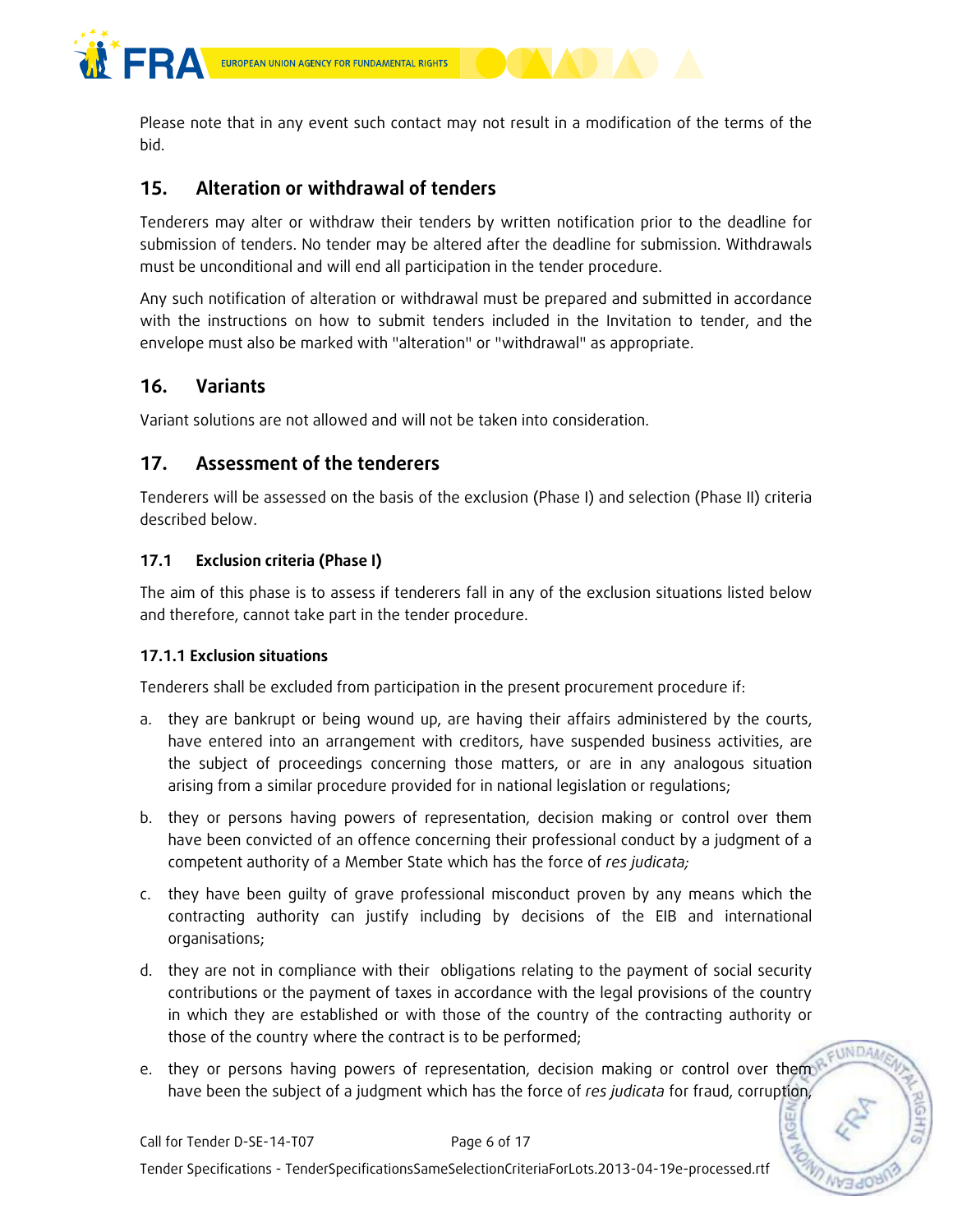

involvement in a criminal organisation, money laundering or any other illegal activity, where such illegal activity is detrimental to the Union's financial interests, and

f. following another procurement procedure or grant award procedure financed by the Union's budget, they have been declared to be in serious breach of contract for failure to comply with their contractual obligations.

Tenderers shall be excluded from the award of the contract if, during the present procurement procedure:

- g. are subject to a conflict of interest, and
- h. are guilty of misrepresentation in supplying the information required by the contracting authority as a condition of participation in the contract procedure or fail to supply this information.

#### 17.1.2 Documentary evidence

At the tendering stage, tenderers shall declare that they are not in one of the situations listed above by submitting a signed Declaration of Honour and Absence of Conflict of Interest, in accordance with the form included in Annex C.

In addition, the tenderer to whom the contract is to be awarded (including all members of the consortium or group of companies and identified subcontractors whose intended share of the contract is above 10%) shall provide, within fourteen (14) calendar days and preceding the signature of the contract, the following documents as proof that the tenderer is not in one of the situations described above:

- for points (a), (b) and (e) above, recent extract(s) from the judicial record or, failing that, an equivalent document(s) recently issued by a judicial or administrative authority in the country of origin or provenance showing that those requirements are satisfied
- for points (a) or (d) above, a recent certificate issued by the competent authority of the State concerned.

Where the document or certificate referred to in the first two bullet points is not issued in the country concerned and for points (c) and (f) above, it may be replaced by a sworn or, failing that, a solemn statement made by the interested party before a judicial or administrative authority, a notary or a qualified professional body in his country of origin or provenance.

Depending on the national legislation of the country in which the tenderer is established, the document referred to above shall relate to legal persons and/or natural persons including, where considered necessary by the contracting authority, company directors or any person with powers of representation, decision-making or control in relation to the tenderer.

The contracting authority may waive the obligation of a tenderer to submit the documentary evidence referred to above if such evidence has already been submitted to it for the purposes of another procurement procedure and provided that the issuing date of the documents does not exceed one year and that they are still valid. In such a case, the tenderer shall declare on his **EUNDAM** honour that the documentary evidence has already been provided in a previous procurement procedure and confirm that no changes in his situation have occurred.

**NGEI**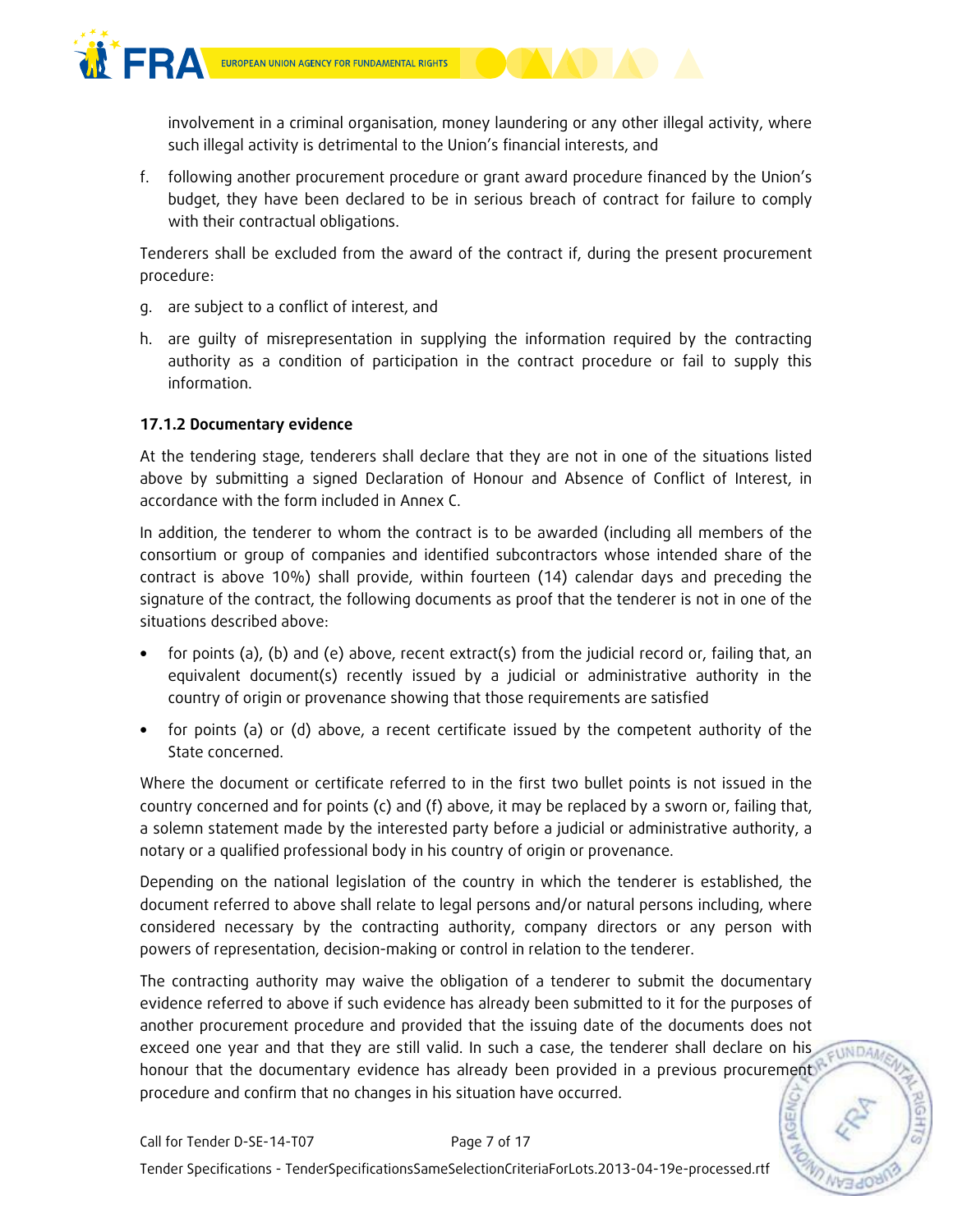

Administrative or financial penalties may be imposed by the contracting authority on tenderers who are in one of the exclusion situations after they have been given the opportunity to present their observations.

These penalties are detailed in Article 109 of the Financial Regulation No 966/2012 of 25 October 2012 (OJ L 298 of 26 October 2012) and Article 145 of the Commission Delegated Regulation No 1268/2012 of 29 October 2012 on the rules of application of the Financial Regulation (OJ L 362 of 31 December 2012).

#### 17.2 Selection criteria – Phase II

The aim of this phase is to assess if tenderers have sufficient economic and financial capacity and sufficient technical and professional capacity to perform the contract.

#### 17.2.1 Economic and financial capacity

Proof of economic and financial capacity of the tenderers shall be furnished by the following documents and minimum requirements:

(a) Copy of the financial statements (balance sheets, and profit and loss accounts) for the last two (2) financial years for which accounts have been closed, where publication of the accounts is required under the company law of the country in which the economic operator is established. In case of a consortium, each consortium member shall present their own financial statements.

If the tenderer is not obliged to publish its accounts under the law of the state in which it is established, a copy of audited accounts for the last two (2) financial years should be presented. In case of a consortium, audited accounts for each consortium partner shall be presented.

(b) A statement of the annual average turnover for the last two (2) financial years for which accounts have been closed. The minimum average annual turnover of the tenderer shall be of 2.000.000,00 EUR. In case of a consortium, the annual average turnover for each of the partners shall be presented. The sum of the annual average turnovers of each partner will be taken into account to reach the minimum annual average turnover of 2.000.000,00 EUR.

If for some exceptional reason which the contracting authority considers justified, the tenderer is unable to provide the documentary evidence requested above, he may prove his economic and financial capacity by any other means which the contracting authority considers appropriate.

The contracting authority may waive the obligation of a tenderer to submit the documentary evidence referred to above if such evidence has been submitted to it for the purposes of another procurement procedure and still complies with the requirements above.

An economic operator may, where appropriate and for a particular contract, rely on the economic and financial capacities of other entities, regardless of the legal nature of the links it has with them. It must in that case prove to the contracting authority that it will have at its disposal the resources necessary for the performance of the contract, for example by producing an undertaking on the part of those entities to place those resources at its disposal. The contracting authority may require that the economic operator and the entities referred to above are jointly liable for the execution of the contract.

EUNDAM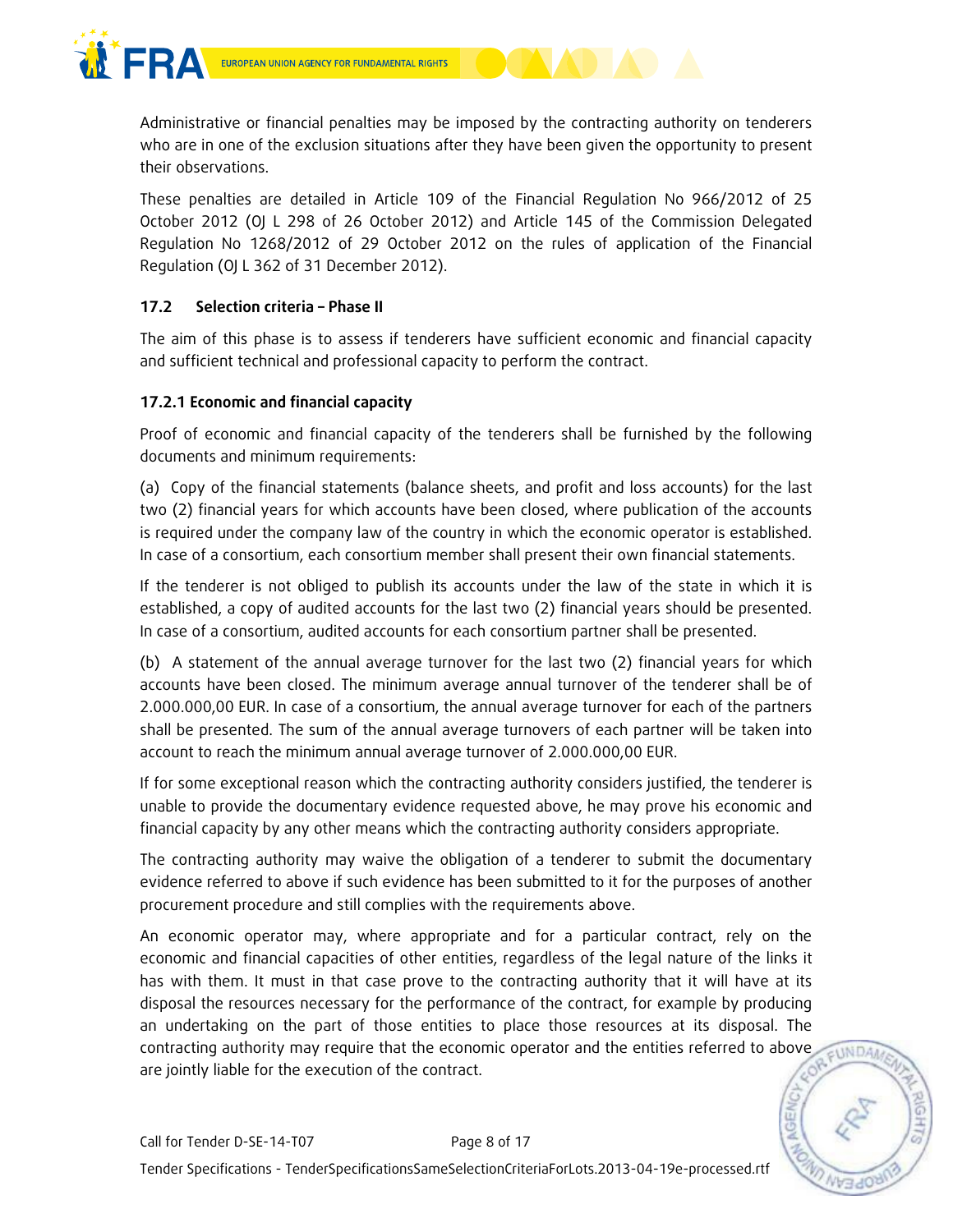

#### 17.2.2 Technical and professional capacity

Proof of the technical and professional capacity of the tenderers shall be furnished by the following documents and minimum requirements:

(a) The educational and professional qualifications of the tenderer and/or those of the firms managerial staff, in particular, those of the person or persons responsible for providing the services.

The tenderer is requested to include the CVs in Europass format and the signed evaluation grids of at least the following profiles described in Section 8 of Annex A.1 Technical Specifications:

- one (1) Project Coordinator
- one (1) Senior Survey Expert
- one (1) Senior Sampling and Weighting Expert and
- twenty-eight (28) National Survey Experts, with at least one (1) per EU Member State.

A different National Survey Expert shall be assigned to each of the countries where the survey will be carried out.

The proposed CVs must possess the minimum educational and professional requirements stated in Annex A.1.

(b) A list of the principal services provided in the past three (3) years, with the sums, dates and recipients. Tenderers are required to prove that they have completed at least two (2) transnational survey projects involving at least three (3) EU countries in the past three (3) years.

The list of the principal services shall be accompanied by certificates of satisfactory performance and completion of the services issued by clients/contracting authorities or any other form of documentary evidence proving the execution of the services for at least the two (2) projects mentioned above.

(c) A statement of the annual average manpower of the tenderer in the last three (3) years. The minimum annual average manpower in the last three (3) years shall be of at least ten (10) people.

An economic operator may, where appropriate and for a particular contract, rely on the technical and professional capacities of other entities, regardless of the legal nature of the links it has with them. It must in that case prove to the contracting authority that it will have at its disposal the resources necessary for the performance of the contract, for example by producing an undertaking on the part of those entities to place those resources at its disposal. The contracting authority may require that the economic operator and the entities referred to above are jointly liable for the execution of the contract.

## 18. Assessment of tenders – Phase III

The aim of this phase is to evaluate from the technical and the financial points of view the offers submitted by the tenderers. The award method is based on the best value for money.

**FUNDAM**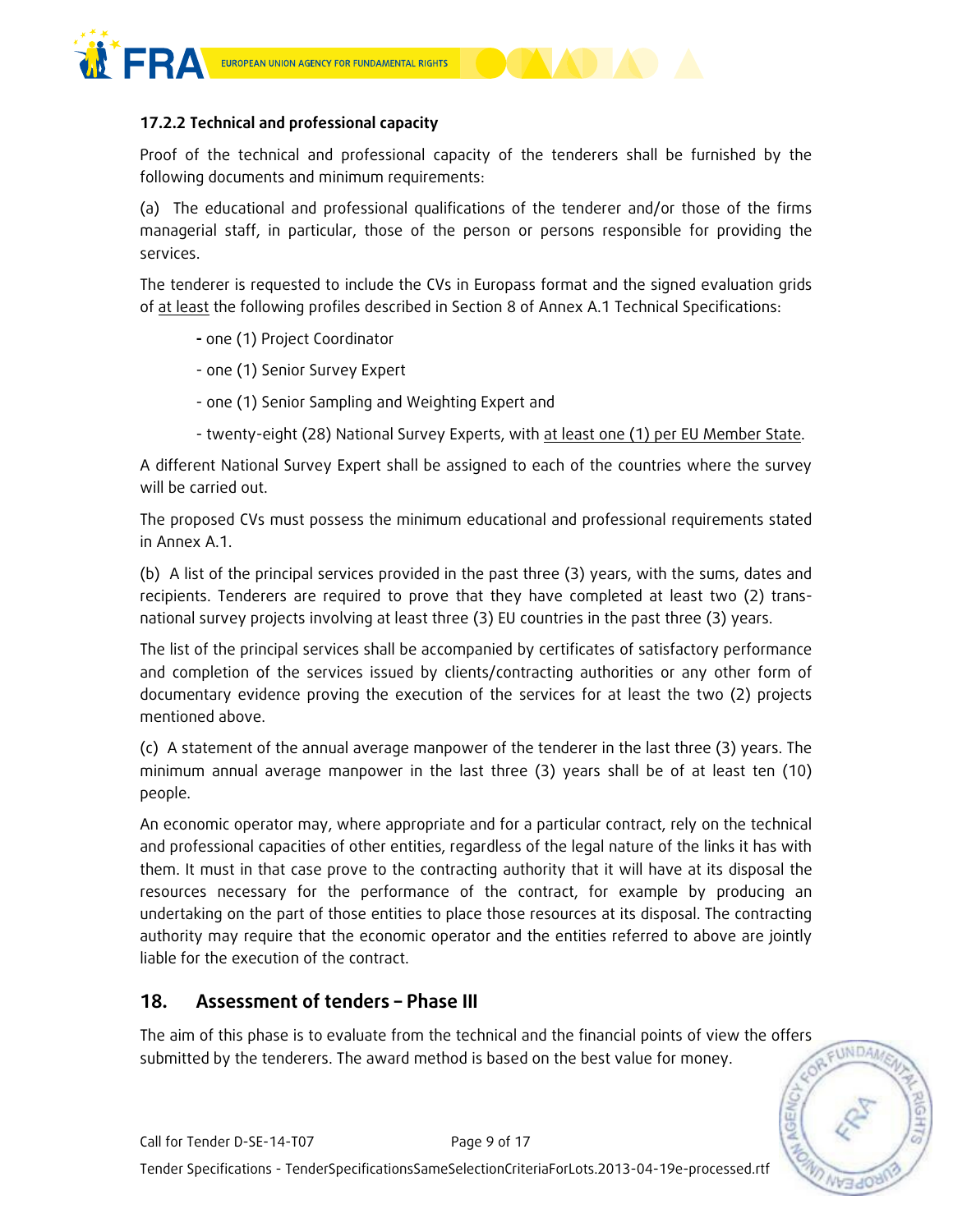

#### 18.1 Technical evaluation

Tenderers' technical offer will be evaluated on the basis of the following technical award criteria and their corresponding weightings:

| Technical Award criteria/sub-criteria                                              | Weighting in % |
|------------------------------------------------------------------------------------|----------------|
| (a) Project management                                                             | 25             |
| (a.1) Work programme                                                               | 40             |
| (a.2) Composition of the project team                                              | 60             |
| (b) Project methodology                                                            | 75             |
| (b.1) Outline of sampling approaches                                               | 25             |
| (b.2) Outline of interviewer/enumerator selection and training<br>methodology      | 20             |
| (b.3) Research methodology                                                         | 25             |
| (b.4) Outline of the final technical report and detailed quality assurance<br>plan | 15             |
| (b.5) Outline of the translation procedure                                         | 15             |
| <b>TOTAL</b>                                                                       | 100            |

For each criterion (and sub-criterion) a number of points in a range between 0 to 100 points will be given. A tender can reach a maximum of 100 points per criterion and a maximum of 100 points in total. After the application of the corresponding weightings per criterion and subcriterion as per the grid above, tenders scoring less than 60% in the total overall points or less than 50% in the points awarded for a single criterion will be excluded from the rest of the assessment procedure.

For a detailed description of each award criterion and instructions on how to prepare the technical proposal please carefully read Section 23, Part 2.

#### 18.2 Financial evaluation

#### 18.2.1 Financial award criteria

The tender with the lowest financial offer will receive 100 points in the financial evaluation. The remaining tenders will receive lower price indicators in proportion to their prices and in accordance with the following formula:

financial score for tender  $X =$  (lowest price / price of tender X)  $*$  100

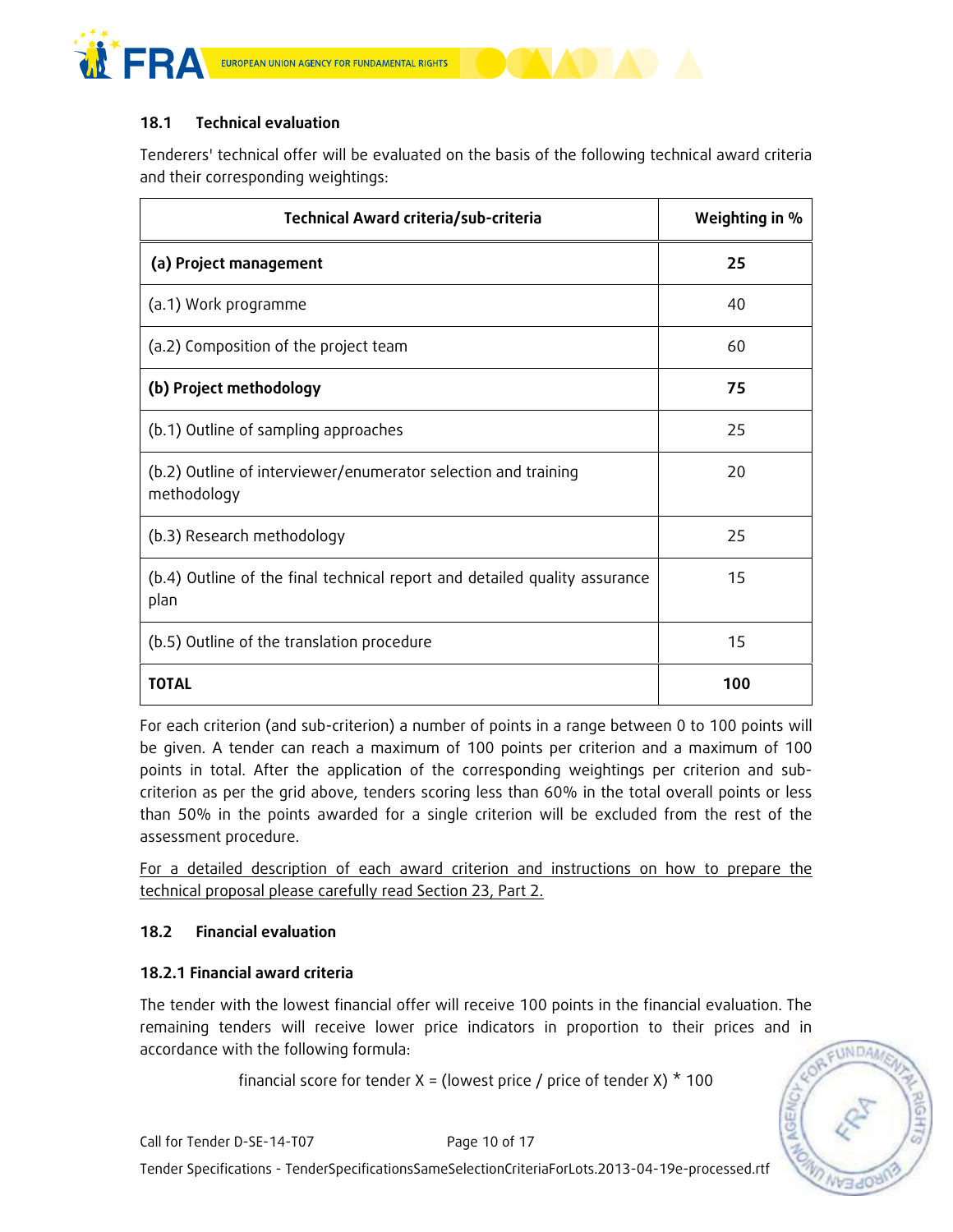

#### 18.2.2 Information concerning prices

The financial evaluation of the offers will be based on the prices quoted by the tenderers in their financial proposals. Tenderers must fill in the Financial Offer Form included in Annex C.

When filling in the Financial Offer Form, tenderers must take into consideration that prices shall be:

- expressed in euro. For tenders in countries which do not belong to the euro zone, tenderers shall quote their prices in euro and the price quoted may not be revised in line with exchange rate movements. It is for the tenderer to select an exchange rate and assume the risks or benefits deriving from any variation.
- inclusive of all costs and expenses, directly and indirectly connected with the goods and/or services to be supplied/provided and including all the charges (travel and subsistence), unless otherwise stated in the tender documents.
- free of all duties and taxes (in particular VAT). According to Articles 3 and 4 of the Protocol on the Privileges and Immunities of the European Communities, the European Union Agency for Fundamental Rights is exempt from all charges, taxes and dues, including value added tax; such charges may not therefore be included in the calculation of the price quoted; the VAT amount must be indicated separately.

Prices are fixed and not subject to revision.

## 19. Contract award – Phase IV

The contract will be awarded to the tenderer offering the best value for money, on the basis of the following quality-price ratio:

Score for tender X = (financial score of tender X  $*$  40 /100) + (total quality score (out of 100) for all award criteria of tender  $X * 60 / 100$ 

#### 20. Information to tenderers on the outcome of the tender

The contracting authority will inform tenderers of decisions reached concerning the award of the contract, including the grounds for any decision not to award a contract or to recommence the procedure.

The contracting authority will inform as soon as possible all tenderers whose tenders are rejected of the reasons for their rejection. If a written request is received, the contracting authority will inform, within not more than 15 calendar days from the date on which the written request is received, all tenderers who meet the exclusion and selection criteria, of the characteristics and relative advantages of the successful tender and the name of the tenderer to whom the contract is awarded.

However, certain details may not be disclosed where disclosure would hinder application of the law, would be contrary to public interest or would harm the legitimate commercial interests of public or private undertakings or could distort fair competition between those undertakings.

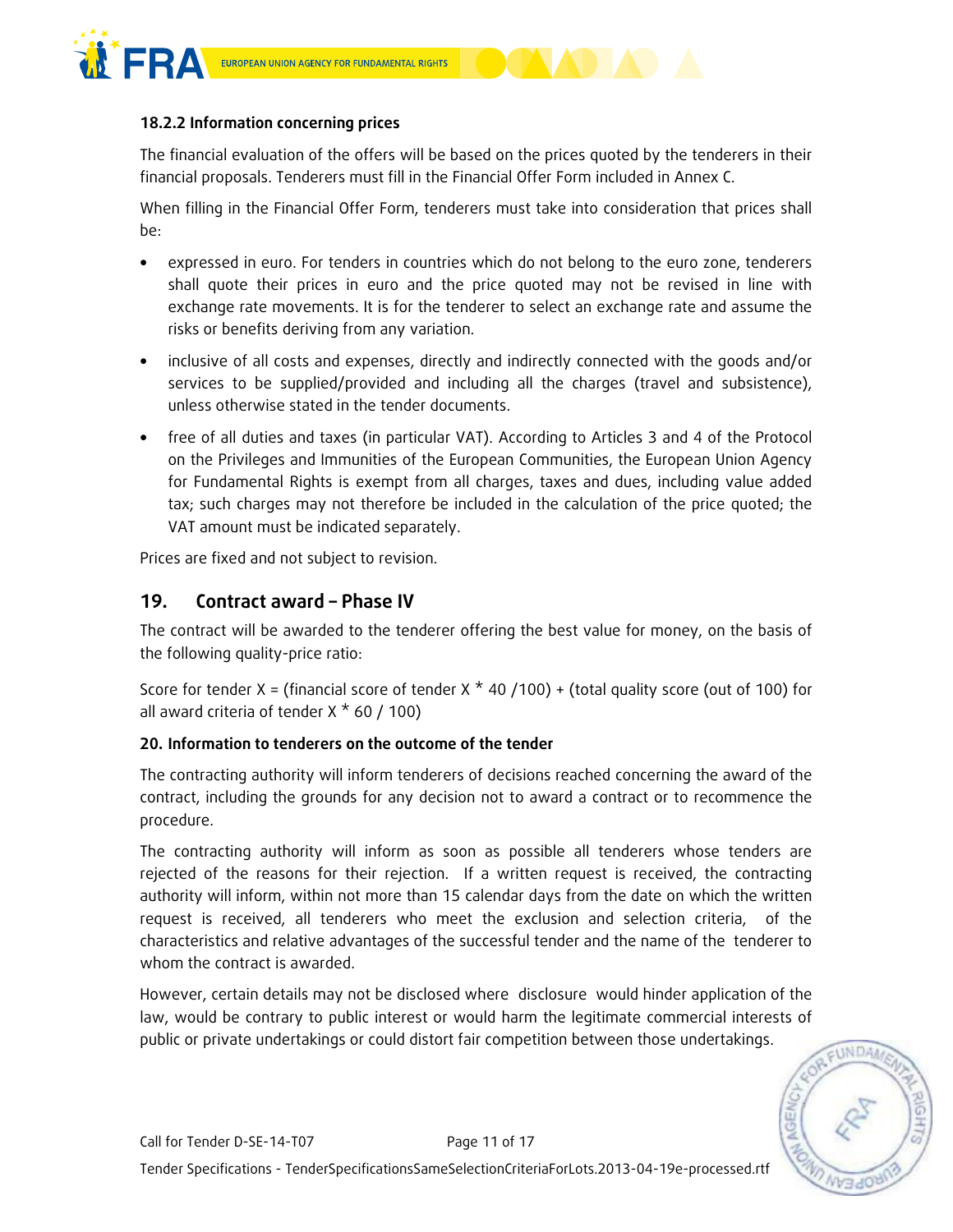

## 21. No obligation to award the contract

The tendering procedure shall not involve the contracting authority in any obligation to award the contract.

No compensation may be claimed by tenderers whose tender has not been accepted, including when the contracting authority decides not to award the contract.

## 22. Cancellation of the tender procedure

In the event of cancellation of the tender procedure, tenderers will be notified of the cancellation by the contracting authority. If the tender procedure is cancelled before the outer envelope of any tender has been opened, the unopened and sealed envelopes will be returned to the tenderers.

In no event shall the contracting authority be liable for any damages whatsoever including, without limitation, damages for loss of profits, in any way connected with the cancellation of a tender procedure even if the contracting authority has been advised of the possibility of damages.

## 23. How to submit the tender

All tenders must be presented in three parts:

#### Part 1 – Administrative Proposal

In the Administrative Proposal, tenderers must include all the information and documents required by the contracting authority for the assessment of tenderers on the basis of the exclusion and selection criteria described above. For that purpose, tenderers must fill and sign the following documents using the forms included in Annex C:

#### Section A: Tenderers Identification

- Tenderers identification form (administrative details). If the tenderer is a consortium or a group of companies, only the leader must fill in the form.
- Legal Entities Form, to be signed by a representative of the tenderer authorised to sign contracts with third parties. There is one form for individuals, one for private entities and one for public entities. If the tenderer is submitting a joint offer, a Legal Entities Form must be submitted by each consortium or group member. It also has to be submitted by each identified subcontractor whose intended share of the contract is above 10% of the total contract value.
- Bank Identification Form filled in and signed by an authorised representative of the tenderer and his or her banker. In case of a joint offer, only one of the members of the consortium or group of companies, usually the leader, must complete the Bank Identification Form.
- Power of Attorney (in case of joint offers). In case of a joint offer, the power of attorney has to be signed by the leader and all consortium partners, preferably in a single document.

FUNDAM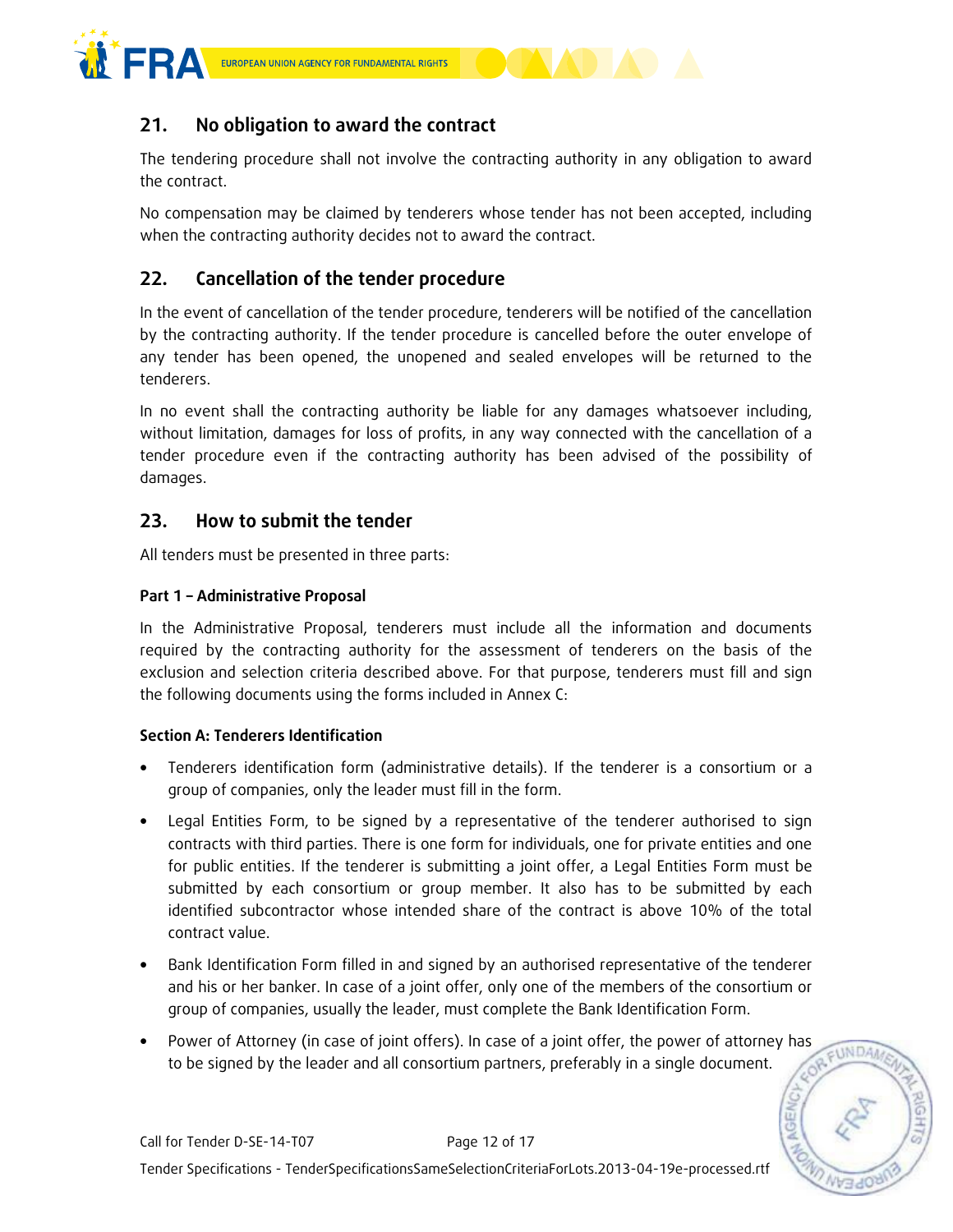



• Letter of Intent of identified subcontractors (only if the tenderer intends to subcontract part of the contract).

#### Section B: Exclusion Criteria information

• Declaration of Honour with respect to the Exclusion Criteria and Absence of Conflict of Interest. To be submitted by each consortium or group member in case of joint offers and by each identified subcontractor whose intended share of the contract is above 10% of the total contract value.

#### Section C: Selection Criteria (Economic and Financial capacity)

- Copy of the financial statements (balance sheets, and profit and loss accounts) for the last two (2) financial years.

- Statement on the annual average turnover for the last two (2) years.

#### Section D: Selection criteria (Technical and Professional Capacity)

- Educational and professional qualifications of the profiles requested in Annex A.1 Technical Specifications, including CVs of the proposed experts and signed evaluation grids.

- List of principal services performed in the last three (3) years, including documentary evidence of performance of at least two (2) projects.

• Statement on annual average manpower.

#### Part 2 – Technical proposal

In the Technical Proposal, tenderers must include all the information required by the contracting authority for the evaluation of tenders on the basis of the technical award criteria described in the corresponding sections of these Tender Specifications, in particular:

#### (a) Project management

#### (a.1) Work Programme

The tenderer shall present a detailed Work Programme proposal in the technical offer, indicating key stages of the project, their duration and expected milestones, and describing how the project activities will be implemented, as described in the Annex A.1 –Technical Specifications. The Work Programme shall indicate what measures will be applied to meet the deadlines set and ensure the quality, consistency, and timeliness of the survey life cycle in all stages and in each country selected to take part in the survey. The Work Programme shall also show what measures will assure the quality of the inputs received from the national survey experts.

The tenderer's Work Programme shall indicate clearly the amount of time each team member will devote to the FRA survey.

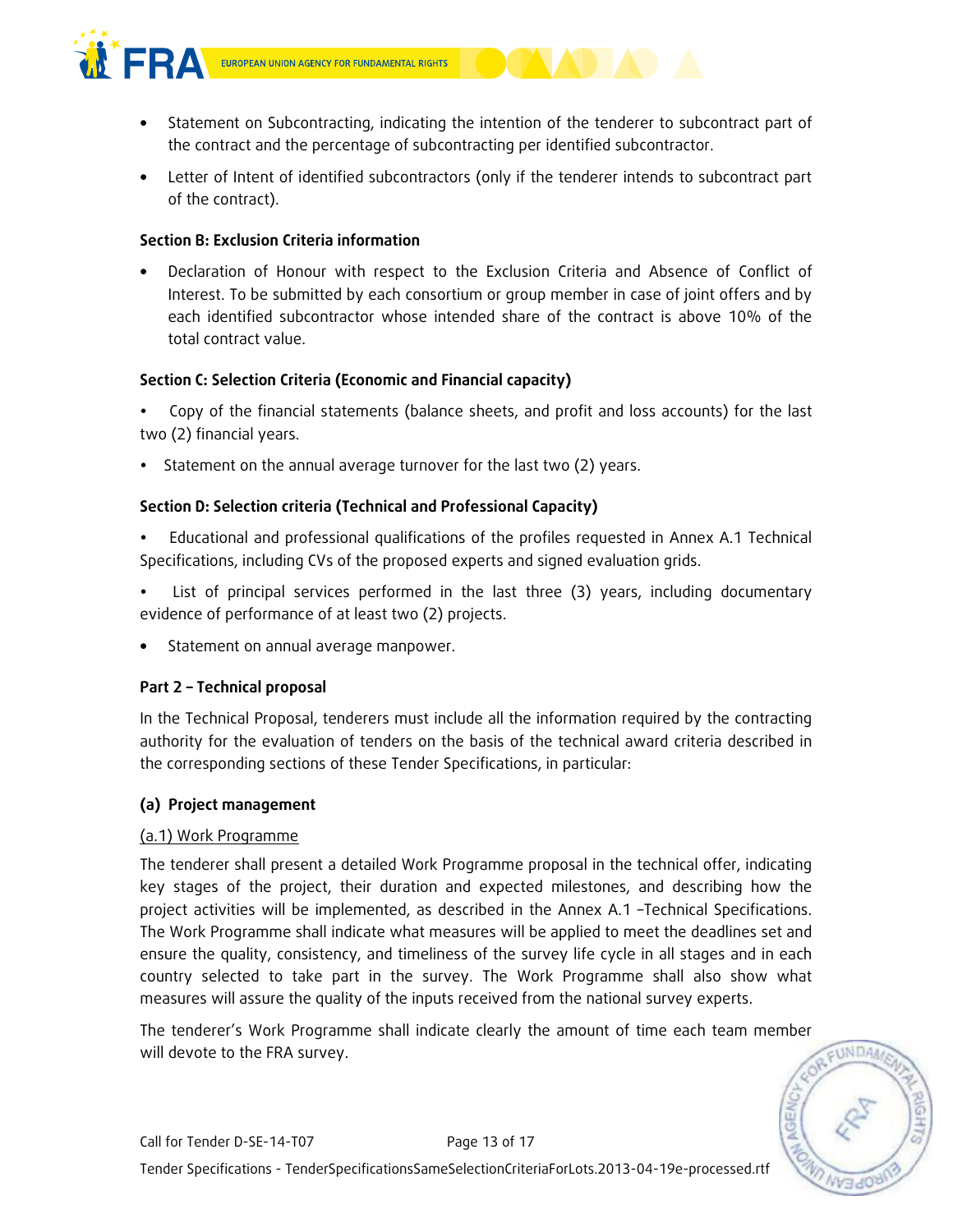

The Work Programme shall reflect the possible contingency provisions which might have to be adopted in the course of the fieldwork with particular attention to addressing access to the target groups, low response rates in each country.

The Work Programme shall define measures to mitigate any risks that might occur during the implementation of the project.

The tenderer shall provide details how they will ensure a National Survey expertise for each EU Member State.

#### (a.2) Composition of the project team

The tenderer shall provide details about the organisational structure of the central management and coordination team and the national fieldwork and data collection teams, including team composition in terms of skills, allocation of respective roles, responsibilities and contributions to the project activities as described in sections 4 and 5 of Annex A.1 – Technical Specifications.

#### (b) Project methodology

The tenderer shall describe in detail the specific methodology (or methodologies) for conducting the survey, and shall justify the choice of the proposed approach(es). The choice must be grounded in established social science survey methodologies, experiences in sampling and surveying ethnic minorities or immigrant populations, the background to which should be outlined. The tenderer shall describe and document their experiences of having used the chosen methodology or methodologies, in practice.

The tenderer shall outline experiences in comparative methodology.

#### (b.1) Outline of sampling approaches

The tenderer shall describe and justify in detail the proposed sampling approaches for each survey country / each target group. The tenderer shall present a justified proposal, for each country and target group, with regard to the sampling frame and sampling strategy(ies) to be used. The tenderer shall propose approaches to attain a national coverage of the sample in the identified countries, and any measures to ensure the sample representativeness of the target population(s) within each EU Member State or the respective targeted areas. The tenderer shall outline which procedures are seen appropriate for sampling hard-to-reach or elusive populations and describe how expected challenges might be effectively met.

To obtain the best possible precision of estimates, the tenderer shall propose an approach how to achieve an optimised overall sample size allocation between groups and countries.

The tenderer shall describe the systematic approach they propose to use for the selection of households and respondents within households to be surveyed.

The outline shall specify how the sampling of the 1st and 2nd generation immigrants will be approached. The outline shall specify the sampling approaches proposed for Roma population in EUNDAM areas with high, medium and where possible low density within the framework of an optimal random (probability) sample. The implications of the choices made shall be justified in detail. The

**NGEI**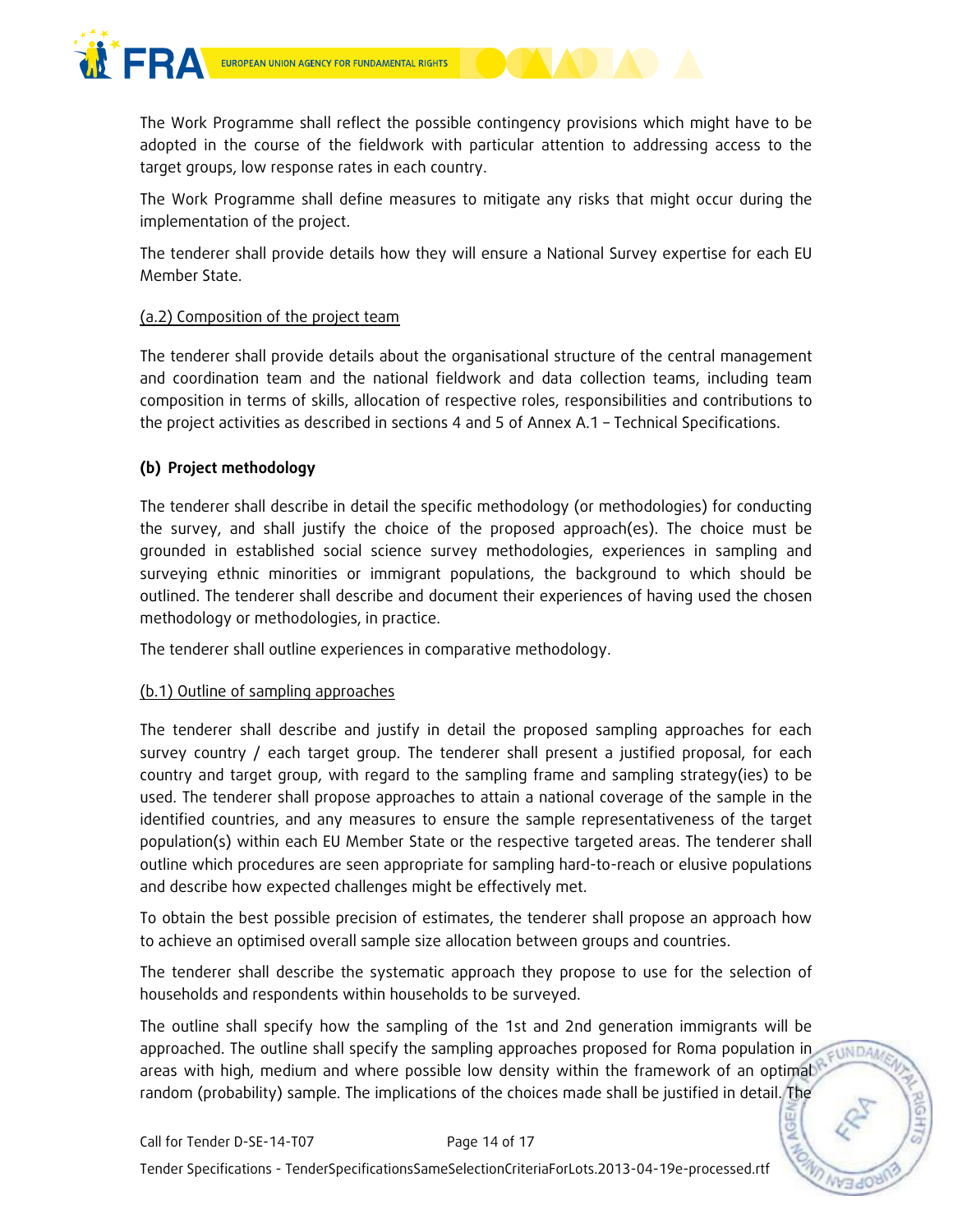

outline shall include the expected challenges of different approaches and measures how these might be effectively met.

The tenderer shall outline how to achieve a weighting scheme and estimates for a probability sample and the best balance between feasibility, costs, bias and precision.

#### (b.2) Outline of interviewer/enumerator selection and training methodology

The tenderer shall describe in detail the number, selection and composition of the set of interviewers with a view to the particular needs of interviewing the survey target groups. The outline shall also propose specific practices to be applied during fieldwork with regard to each EU Member State and/or target groups surveyed.

The tenderer shall propose a detailed design of the interviewer training programme that ensures that the interviewers in all EU Member States receive the same training content.

The tenderer shall outline the ways in which the training will prepare the interviewers to carry out the interviews, explain the goals of the interviews, deal with respondents who are not proficient in the language(s) of the EU Member State to be surveyed or are illiterate, cover the ethical and safety considerations for carrying out the interviews, and help handle stress related to the interviews.

The tenderer shall describe how they will facilitate the access to hard-to-reach communities and how to develop constructive contacts with potential respondents.

#### (b.3) Research methodology

The tenderer shall propose and describe in detail a (comparative) survey methodology for conducting the interviews with the selected units of the target groups indicated. The tenderer shall outline the content of the background research/preparatory work and describe development of the fieldwork materials.

The tenderer shall outline, for each EU Member State and target group included in the survey, the mode of interviewing, i.e. whether they intend to use automated survey systems such as CAPI, CASI, ACASI, etc. or paper-and-pen interviewing (PAPI). In case PAPI is proposed for any of the EU Member States, the tenderer shall justify the choice and describe in detail how they intend to design the additional interviewer training (see Activity 1.3 and Activity 1.7 in the Technical Specifications).

The tenderer shall outline whether and which different survey systems will be used and explain the implications of having multiple modes, more specifically the way in which comparability and timeliness will be ensured.

The tenderer shall propose ways/solutions to assist respondents with language difficulties.

The tenderer shall explain in detail ways of collection, entry and processing of survey metadata, and ways of linking it to the interview data.

The tenderer shall also present a proposal on any additional measures which will be implemented during fieldwork to ensure the confidentiality of the interviews, and the safety and

EUNDAN

Tender Specifications - TenderSpecificationsSameSelectionCriteriaForLots.2013-04-19e-processed.rtf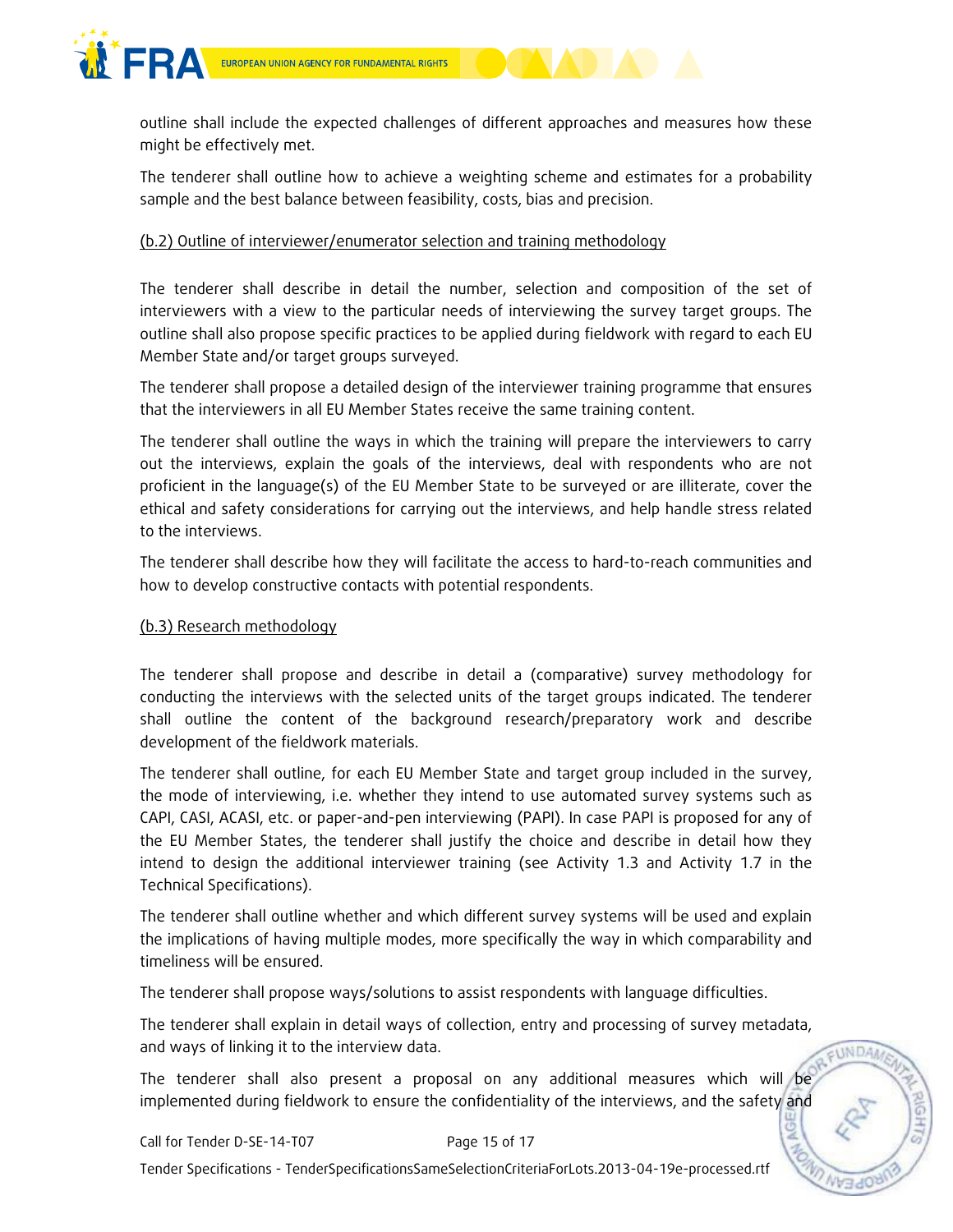

anonymity of the respondents. The tenderer shall outline the quality control measures (checks) to ensure that the interviews are carried out according to the outlined specifications.

The tenderer shall explain the procedures they will put in place to minimise non-response at various levels and to ensure that the response rates are at least as high as requested in Activity 1.2.

#### (b.4) Outline of the final technical report and detailed quality assurance plan

The tenderer shall present an outline of the final technical report and describe how the report will document all the stages of the survey in a detailed and consistent way.

In addition, the tenderer shall present a detailed quality assurance and control plan to be used in the project implementation. The quality assurance and control plan shall be developed, if possible, in accordance with applicable international standards (e.g. ISO 10005:2005 or equivalent). The document shall include, for example:

- quality objectives
- management roles and responsibilities
- control of documents and data (records)
- resources employed (financial and human resources, materials and infrastructure)
- communication within the project
- design and development of specific phases and deliverables
- management of subcontractors
- quality controls for each specific phase
- monitoring of key indicators and
- remedies for eventual problems

The tenderer shall propose a way to achieve a high level of complementarity and consistency between metadata, paradata, and data collected through the survey sample management system and during the interview.

#### (b.5) Outline of the translation procedure

The tenderer should explain in their Technical Offer how they will ensure the high quality and functional equivalence of all the translations of the field documents – but in particular of the questionnaire – and the high standard of English of all the deliverables which will be submitted to the FRA. The offer shall contain detailed information regarding the translation process in terms of quality assurance.

Tenderers should elaborate on all points addressed in Annex A.1 Technical Specifications in order FUNDAM to obtain as many points as possible. The mere repetition of mandatory requirements set out in Annex A.1, without going into details or without giving any added value, will only result in a low number of points. In addition, if certain essential points of Annex A.1 are not expressly covered

Tender Specifications - TenderSpecificationsSameSelectionCriteriaForLots.2013-04-19e-processed.rtf